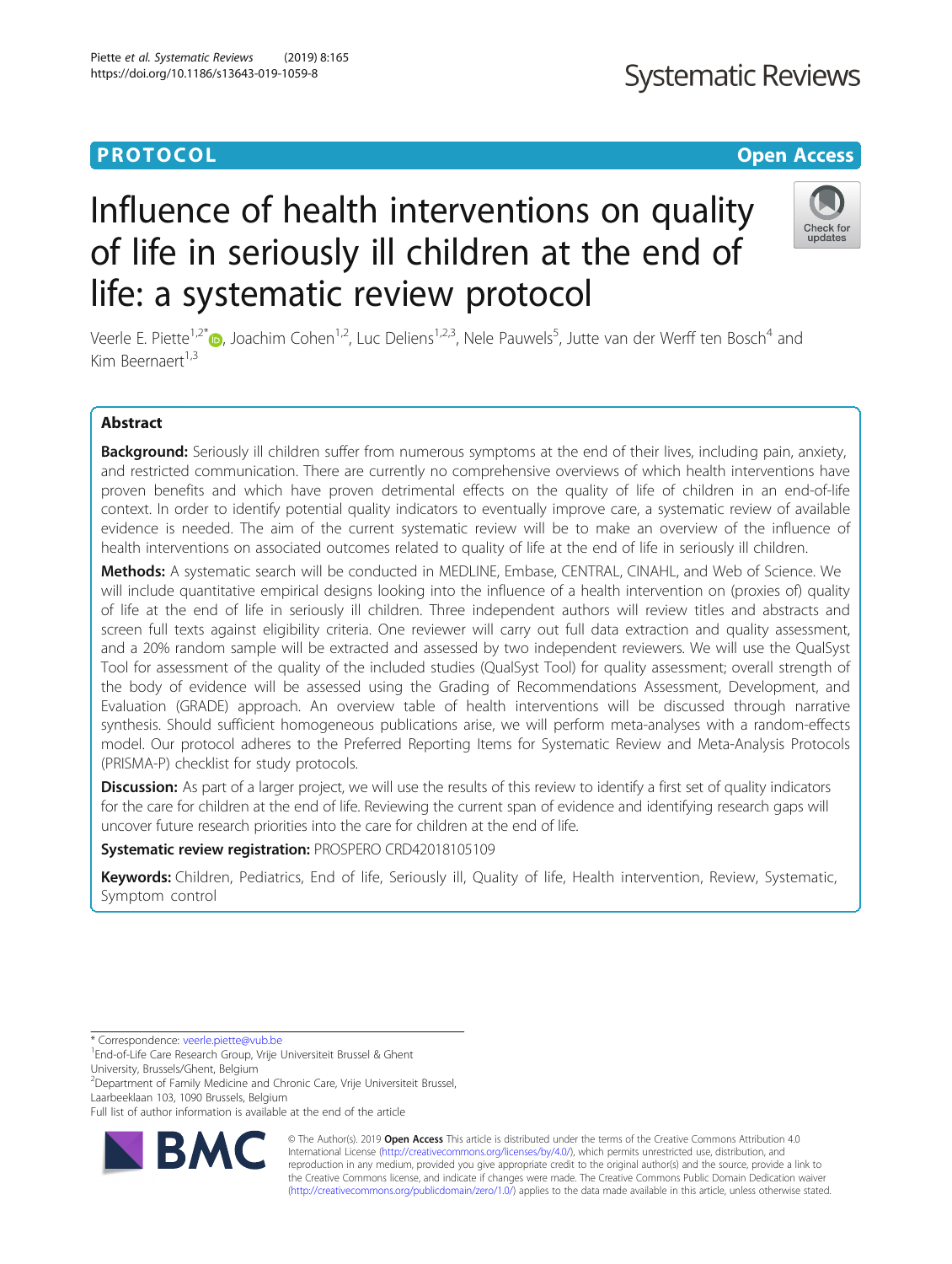#### Background

Despite medical advancements and intensive research into therapy and treatment, some children's illnesses such as cancer, neurological conditions, and other progressive, life-threatening disorders remain incurable even in developed countries. Worldwide, children with progressive, serious illnesses estimate one-third of yearly child mortalities [\[1](#page-6-0)]. International mortality rates for these disorders vary between hundreds of children per year for small-population countries and thousands of children per year for largely populated countries [\[1](#page-6-0)]. Moreover, prevalence of children dying due to serious illness seems to be on the rise: an increase of 25 to 32 per 10,000 population was reported in England between 2000 and 2010 [[2\]](#page-6-0).

The symptom burden at the end of life in these children is found to be very high [[3](#page-6-0)–[6](#page-6-0)]. Symptoms and care needs at the end of life have been studied extensively for malignancies [\[3](#page-6-0), [5,](#page-6-0) [6](#page-6-0)], with pain, fatigue, dyspnea, and anorexia often cited, but less so for other disease trajectories [\[4](#page-6-0)], where the scarce research seems to show distinct symptoms at the end of life such as numbness and breathing problems [[4\]](#page-6-0). The most frequently reported symptoms are not only physical, such as pain and dyspnea, but also psychological, such as nervousness and worrying [[4](#page-6-0)–[6](#page-6-0)]. Due to high symptom burden, many researchers and clinicians advocate more extensive development of supportive and end-of-life care for this population.

According to the American Academy of Pediatrics, family-centered, child- and disease-specific supportive care for children should be broadly available, and wellintegrated within the disease trajectory [\[7](#page-6-0)]. However, there are indications children often do not receive supportive care when dying, among which care at the end of life. A recent systematic review indicated almost half of children with cancer did not receive palliative care at the end of life [[8](#page-6-0)], even though palliative care is indicated to improve patient outcomes [\[9](#page-6-0), [10\]](#page-6-0). Children tend to receive intense aggressive care in the last weeks of life [[11](#page-6-0)–[14](#page-6-0)], while symptom control for pain, fatigue, and dyspnea has been shown to be insufficient [\[5](#page-6-0)]. Increased attention for supportive care measures for children in recent decades may have spurred improvement: a 1997–2004 US follow-up cohort of children suffered less from pain and dyspnea than a cohort from 1990 to 1997, possibly due to improvement in end-oflife care management for children [[5](#page-6-0)]. Nevertheless, various studies have reported ongoing issues for children at the end of life such as low accessibility to pediatric palliative care services [[15\]](#page-6-0), lack of communication between care professionals [\[16](#page-6-0)], insufficient resources and training [[17\]](#page-6-0), and absence of children-specific quality measures [[11](#page-6-0), [18\]](#page-6-0). Children globally lack access to supportive care measures [\[19](#page-6-0)], and while low access to palliative care is associated in general with low-income countries [\[20](#page-6-0), [21](#page-7-0)], also high-income countries such as Canada can struggle with accessibility to supportive care due to, e.g., wide geography [\[22\]](#page-7-0). Challenges for supportive care for children at the end of life differ overall between high-, middle-, and low-income countries, with low-income country challenges often relating to the lack of resources and finances, and high-income countries focusing on improvement and continuity of care [\[22](#page-7-0)].

To further improve quality of life at the end of life for seriously ill children, we need more insight into the health interventions that influence quality of life at the end of life. However, there is a lack of knowledge about what health interventions, e.g., medication or palliative care, can influence quality of life at the end of life exactly, e.g., outcomes such as pain or anxiety. Knowing what health interventions are appropriate and inappropriate will enable the development of quality indicators of this care. Quality indicators are measurable items referring to the outcomes, processes, or structure of care. They can be used to monitor, assess, benchmark, and eventually improve appropriate and inappropriate end-of-life care for children. Multiple quality indicators were already established for adult end-of-life care, and one such indicator for inappropriate care for cancer patients is a blood transfusion in the last month before death [[23\]](#page-7-0).

A first step in developing validated sets of quality indicators is to systematically review the literature describing the health interventions that influence quality of life in seriously ill children at the end of life. To our knowledge, there is no systematic overview to date of known health interventions that have an influence—whether negative, neutral, or positive—on quality of life at the end of life in children's care. Available reviews in seriously ill children are limited in that they mainly focus on health interventions and associated quality-oflife outcomes in a curative phase, but not terminal or end-of-life phase [\[3](#page-6-0), [24](#page-7-0), [25](#page-7-0)], or they focus only on the association between one health intervention and quality of life, such as the identification of benefits of specialized pediatric palliative care services [[4\]](#page-6-0) and do not provide an overview of other health interventions at the end of life. Individual studies of various health interventions and associations or impact on quality of life at the child's end of life are available but have not yet been systematically reviewed, summarized, or assessed for quality or bias. This makes it difficult to scan the entire body of evidence for quality, gaps, and effects for subgroups. For instance, the influence of health interventions could differ in terms of disease and age—differences are likely to arise between cancer patients and those suffering of neurological disorders, or between toddlers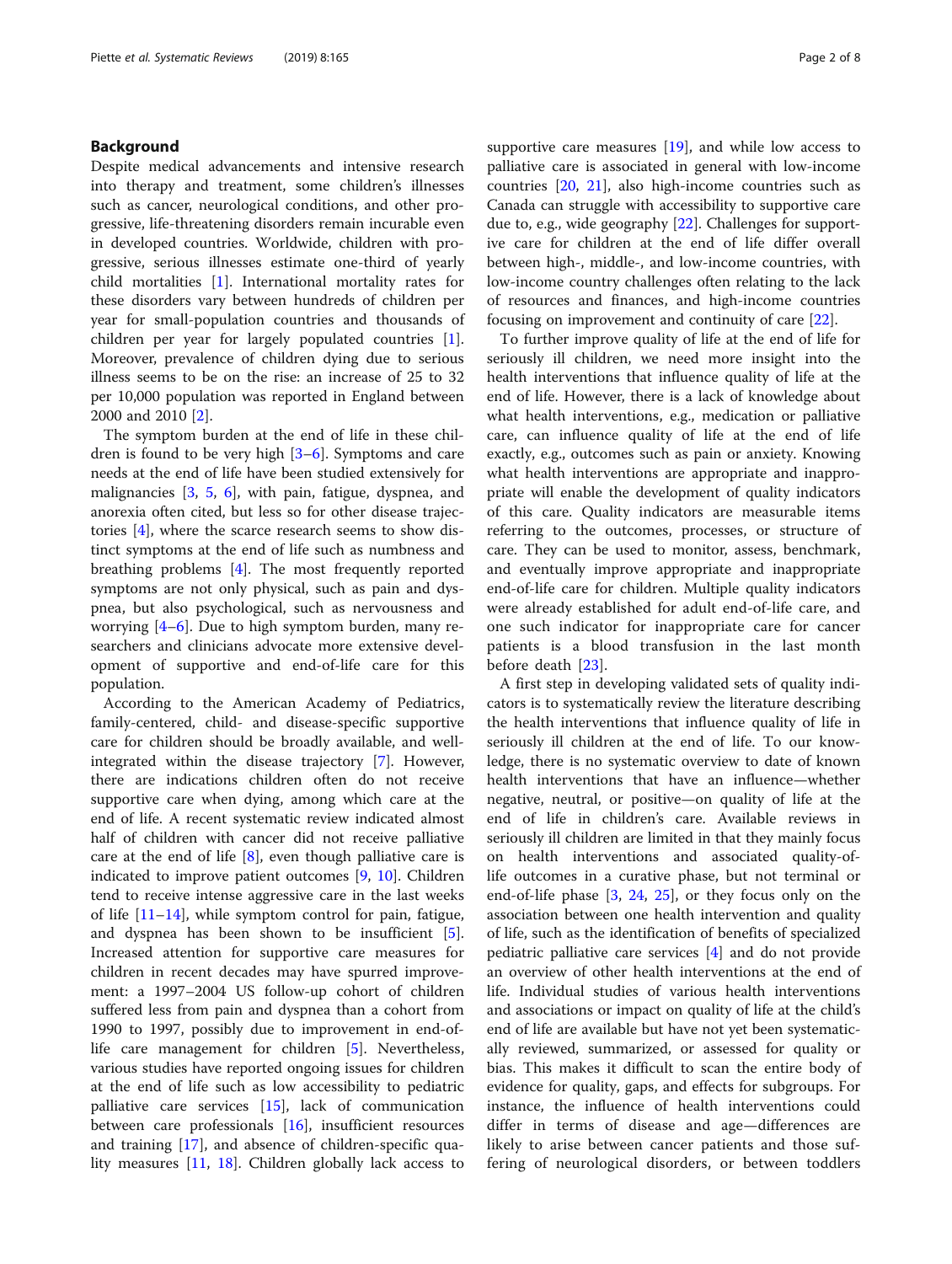and teenagers. Therefore, we will conduct this comprehensive systematic review on the influence of various health interventions for seriously ill children at the end of life, identifying all available evidence that associates health interventions with quality of life at the end of life in seriously ill children in quantitative empirical designs. The results of the systematic review will become one pool of candidate quality indicators from which final quality indicators will be chosen and face-validated using the RAND/UCLA (Research ANd Development corporation/University of California Los Angeles) Appropriateness Method, a modified Delphi panel method.

This study protocol has drawn upon the Preferred Reporting Items for Systematic Review and Meta-Analysis Protocols (PRISMA-P) guidelines for the reporting of systematic review protocols. Any updates will be provided through the PROSPERO registry of systematic reviews.

#### Methods

#### Concepts and definitions

For the purpose of the present study, the following definitions will be used: (1) quality of life is defined as all measures or proxies of quality of life, care, or dying at the end of life, containing six domains (physical health, psychological health, independence level, social relations, environment, spirituality/religion/personal beliefs [\[26](#page-7-0)]); (2) a health intervention is any "act performed for, with or on behalf of a person or population whose purpose is to assess, improve, maintain, promote or modify health, functioning or health conditions" [\[27\]](#page-7-0) which also includes decisions about treatment, place of care, place of death, etc.; (3) seriously ill children are defined as people, who are suffering from a progressive lifethreatening disorder, excluding acutely ill children at the end of life, i.e., those whose illness is due to trauma, suicide, or other unforeseen complications not related to a syndrome or illness; and (4) end of life is the period preceding the death of the child during the last months, weeks, or days. To maximize the sensitivity of our search, we will not delineate a cut-off point in months or days for the end-of-life period, nor will we define a finite group of disorders for the same reason.

#### Eligibility criteria

#### Study design

Inclusion We will include all quantitative empirical studies that measure the influence of a health intervention on quality of life or proxies for quality of life affecting more than 1 child.

We will include interventional, observational, and survey designs. We will include the following types of interventional designs: pre-post study designs, non-randomized

trials, and randomized controlled trials. Observational designs cannot show a causal relationship between an intervention and quality-of-life outcome, yet by showing associations can provide indications for the evaluation of interventions in a field where evidence is scarce. Therefore, the following types of observational designs will be included: cohorts, case-control designs, and cross-sectional designs. Lastly, we will include survey designs with quantifiable results (e.g., measured on a Likert scale). Both prospective and retrospective designs will be included.

Exclusion We will exclude protocol papers, meta-analyses, literature reviews, studies with a single case design, qualitative research, and gray literature. Meta-analyses and reviews will be excluded because the individual studies should already appear in our selection. Qualitative and gray research will be excluded because the review of qualitative and gray literature requires different selection and evaluation criteria that we believe are better discussed in a separate review.

#### Population

Inclusion We will include all publications that aim to study children at the end of life. The publication should include more than one seriously ill child equal to or between 1 and 17 years, a mean or median age equal to or between 1 and 17 years for a group of seriously ill children when no individual ages are provided, or address seriously ill children in general by means of terms such as "children," "adolescents," "Pediatric Intensive Care Unit," or other terms relating to children, and describe them with terms such as "terminal," "seriously ill," "near death," "dying," or other medical terms indicating the end of life. Children's age will not have to be mentioned in the title or abstract for a study to be eligible for selection. When it is unclear if the population is at the end of life, this will be discussed between reviewers, and if necessary, a pediatrician involved in the project will decide whether the population is at the end of life.

#### Intervention or exposure

Inclusion We will include all publications that assess at least one health intervention—e.g., medication, treatments, programs (trials, Advanced Care Planning; palliative and psychosocial care; decisions on source of care, place of care, place of death)— provided to the child at the end of life, indicated explicitly by terms such as "end of life," "dying" or similar phrases, or medical terms indicating end of life.

#### Outcome

Inclusion We will include all publications with at least one proxy of quality of life akin to symptom assessment, relief, or intensity; treatment burden, intensity, or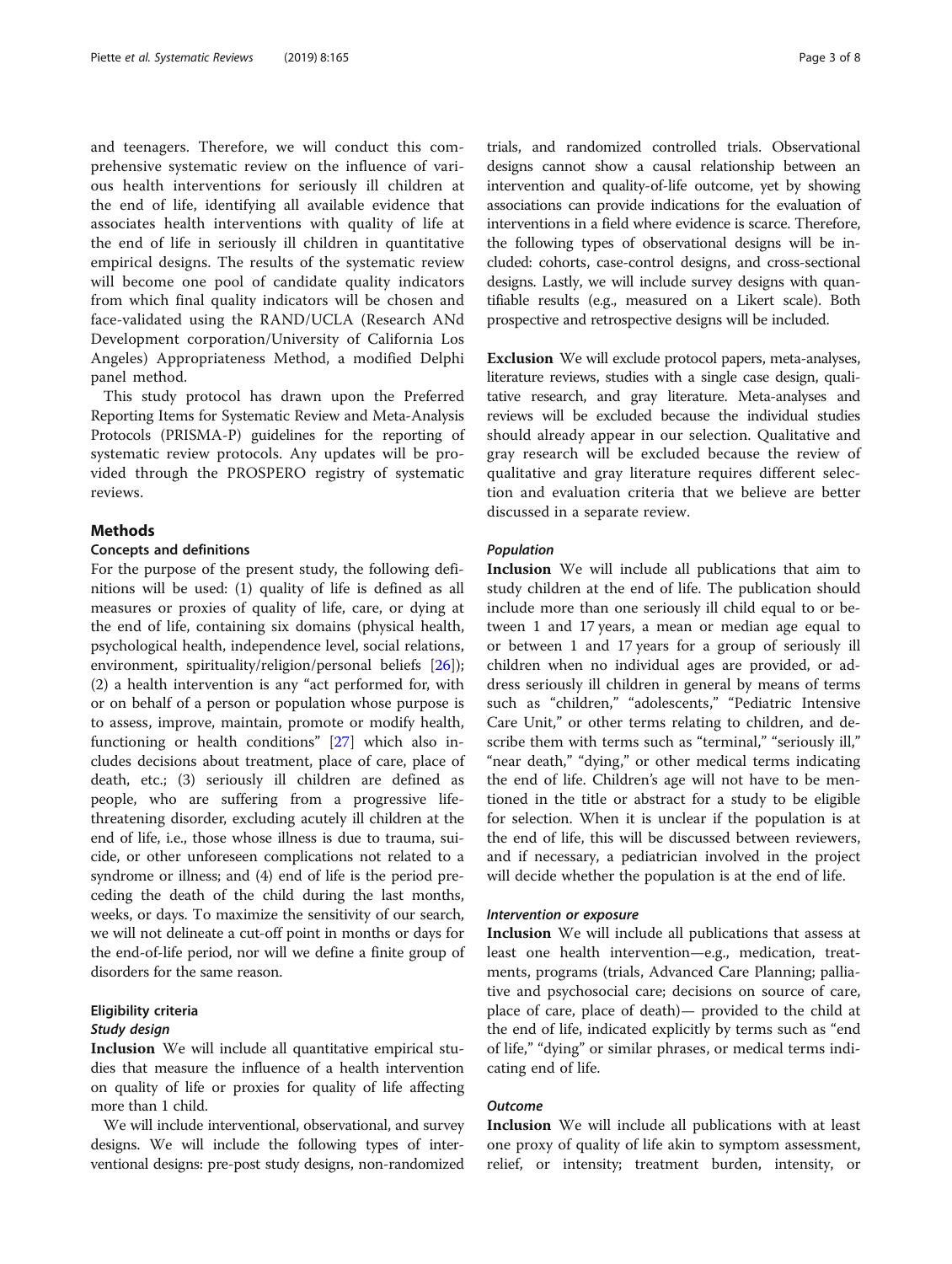toxicity; disability and psychosocial status; adverse symptoms; and perceptions on quality of life of the child.

Exclusion We will exclude all outcomes akin to demographics, health resource use, conformity to guidelines, quality of life of the parent, medical staff, or people involved other than the child. These measures will be excluded as the measures are conceptually too remote from the concept of quality of life, even if the publication itself indicates the measure as a proxy. These measures will not be excluded when they are present in the form of interventions, but only when they appear in the form of quality-of-life outcomes, i.e., as a proxy of quality of life of the child.

Outcomes that are not mentioned here and initiate a discussion between the reviewers will be discussed between the reviewers, and if necessary, with a third reviewer.

#### **Other**

Inclusion We will include all publications

- 1. Published from 1/1/2000 onwards. Papers before 2000 will not be included as practices before 2000 are likely to differ considerably from contemporary practices, due to the ongoing developments in children's care, palliative care, and general medicine. We based our choice of cut-off on the emergence of the first research on pediatric palliative care [\[28](#page-7-0)]. Pediatric palliative and end-of-life care is a recently emerging field and attention was only brought to the pressing issues children at the end of life face from 2000 onwards. Not only is there hardly any literature available on the topic before 2000, but we also believe an increased awareness with regard to pediatric palliative care signals a different medical climate and should therefore not be part of the evidence base we are constructing to underlie quality indicators for our current medical care system that is much more sensitive to supportive care measures.
- 2. With the title and abstract published in English. Full texts in other languages than English, Dutch, French, and German will be translated by a native speaker when needed. No language restrictions were imposed.

# Systematic search

# Search strategy

The search strategy will be structured around four distinct blocks: population (children), care at the end of life, quality of life at the end of life, and design of the study. The PubMed database and syntax will be used as a starting point for construction and validation. For construction, the search blocks will be based on previous search filters, some validated, as well as Medical Subject Headings (MesH) terms and free text words. Experts on care for children at the end of life (i.e., the authors of the review) as well as relevant papers resulting from a scoping review will be consulted for MesH terms and relevant free text words to augment and/or refine the strategy. The iterative process of construction will be guided and checked by an information specialist. The help of an information specialist, who in our case is specialized in the development of search strategies, database searches, and systematic review methodology among other things, is crucial in constructing and revising a search strategy. Information specialists or professionals have special knowledge in quality health information resources. They have a direct impact on the quality of patient care, helping physicians, allied health professionals, administrators, students, faculty, and researchers stay abreast of and learn about new developments in their fields. Using materials and tools that range from traditional print journals to electronic databases and the latest mobile devices, information specialists use innovative strategies to access and deliver important information for patient care, research, and publication. The information professional might have a library background/education or might have a health profession or researcher background. An information specialist will provide guidance and support in all steps of a systematic review including the construction of a very sensitive search strategy for this systematic review.

For validation of the search strategy, a validation set of records will be constructed by hand-searching six volumes of pediatric medical journals between 2000 and 2018 that adhere to our eligibility criteria by two reviewers to obtain a gold standard. The six volumes will be picked randomly using Excel.

The PubMed search strategy will be translated to the other databases in collaboration with an information specialist. Independent information specialists will peerreview the strategies by email correspondence.

A preliminary version of the validated search strategy, reference set, and validation set for MEDLINE using PubMed are available in the additional documents (see Additional files [1](#page-6-0) and [2\)](#page-6-0). The search strategy adheres to the Peer Review of Electronic Search Strategies (PRESS) criteria for electronic search strategies as stated in the 2015 Guideline Statement [\[29](#page-7-0)].

## Sources

The systematic search will be conducted in MEDLINE (using the PubMed interface), Embase (using the embase.com interface), CENTRAL, CINAHL (using the EBSCO interface), and Web of Science.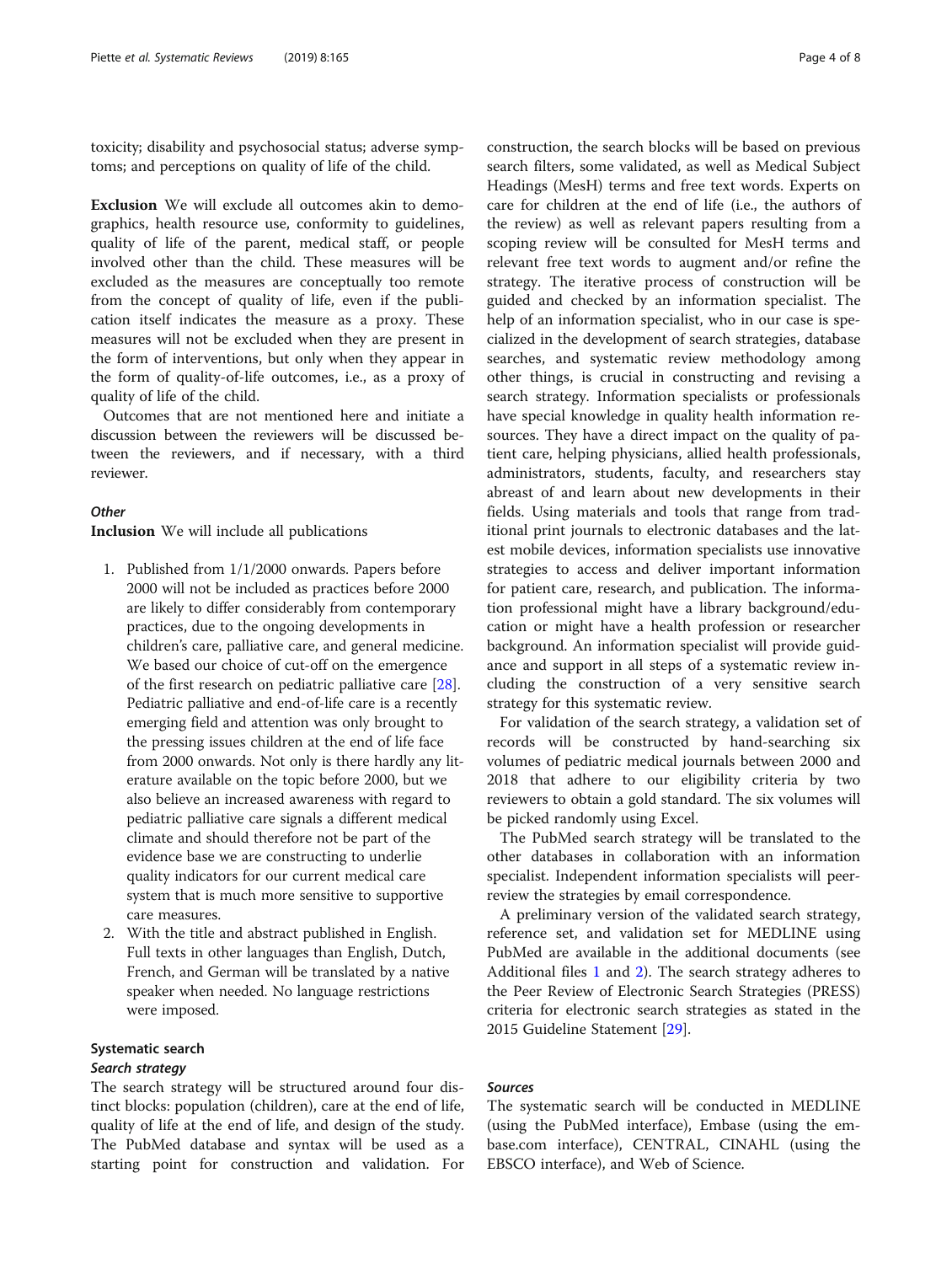#### Publication selection

Papers will be selected by three independent researchers, following Cochrane guidelines to reduce bias with a two-step screening process. When a publication is identified as potentially relevant, based on its title and/or abstract, by the eligibility criteria described above, a fulltext review will be done by the same three independent authors applying the same eligibility criteria. If discrepancies should arise between assessors, they will be resolved by consensus. An additional author will be consulted in cases where no agreement between the two assessors can be reached. The online software program Covidence will be used to keep track of the selection process, which was developed by the Cochrane foundation explicitly for the use of systematic reviews, to upload all references of selected articles via Endnote and extract all titles, abstracts, and pdfs. It allows to easily keep track of exclusion and inclusion by all reviewers.

For the full-text review, we will look for the selected articles online, utilise our university library services to obtain articles requiring subscription, and/or contact colleagues and authors to obtain the full text. When no full text of the article can be obtained this way, the record will be excluded. In accordance with the PRISMA guidelines [\[30](#page-7-0)], the rationale for rejection of each paper will be recorded during the full-text review phase. The reference lists of all identified publications will then be screened for additional relevant publications. The corresponding author of each publication and known experts in the field of care for children at the end of life will be contacted for possible additional publications eligible for inclusion. Assessment for the inclusion of included papers in a possible meta-analysis will be done independently by the same three reviewers.

#### Data extraction and quality assessment Data extraction

A pilot-tested data extraction form will be used to systematically extract data. The extraction form will be tested with two studies by two reviewers prior to the full extraction process. Discrepancies will be resolved through discussion between two reviewers and, when necessary, by consulting an additional co-author reviewer. The following data will be extracted by one researcher, with a 20% sample reviewed by another researcher: title; authors; date of publication (month, day); year of publication; journal; country (where data collection took place); aim/research question(s) (as stated in the study); start and end of intervention or exposure (in days before death); duration of intervention (in days); setting (where health intervention took place); population; participants (who + number); children's age (mean, median, range, and/or interquartile range (IQR)); children's age group (0–1, 1–5, 6–9, 10–14, 15–17, 18+); children's illness (as stated in the study); children's illness category (cancer, neurological disorder, or other); language of article; definition of end of life; indications of end of life throughout the article; reported health intervention(s) and quality of life; measurement of the health intervention; measurement of quality of life (proxy); definer of quality of life (proxy); study design; quality score based on the QualSyst tool (as described below); reported influence of health intervention; availability of separate results for target age group; and availability of separate results for children at the end-oflife stage.

#### Risk of bias and quality assessment

The quality of each individual study will be assessed with the QualSyst checklist for assessing the quality of quantitative studies. The 14-item checklist will be used to assess research questions and objectives, study design, subject and comparison group selection and characteristics, interventional allocation, definitions of outcomes, sample size, analytic methods, confounding, and reports of results. We will calculate interrater agreement between the reviewers for a 20% sample. For assessment of the full body of evidence, i.e., for each intervention and outcome, we will utilize the Grading of Recommendations Assessment (GRADE) approach [\[31\]](#page-7-0). GRADE is a step-wise method to assess the certainty of evidence in the synthesis of scientific literature, such as reviews and guidelines, and is commonly used for the appraisal of effects found of health interventions in health care and the public health domain. The method is used to rate evidence per outcome and starts with a high rating for RCTs and low rating for all other study designs. Eight criteria, such as risk of bias or large magnitude of effect, are then used to either upgrade or downgrade the final rating to high, moderate, low, or very low quality of evidence. This way, the method can indicate how certain we can be of an effect and whether reliable recommendations for practice in health care can be made based on the evidence that is available.

The QualSyst tool will be used to obtain a quality assessment of each study, and the GRADE approach will then be used to grade the quality of the body of evidence for each health intervention.

One reviewer will carry out full data extraction and quality assessment (QualSyst and GRADE), and a 20% random sample will be extracted and assessed by two independent reviewers. Discrepancies will be resolved through consensus with a third reviewer.

#### Data synthesis

We will create an overview table of all health interventions and associated quality of life-related outcomes at the end of life in children. We will include health intervention, health intervention category (e.g. medication,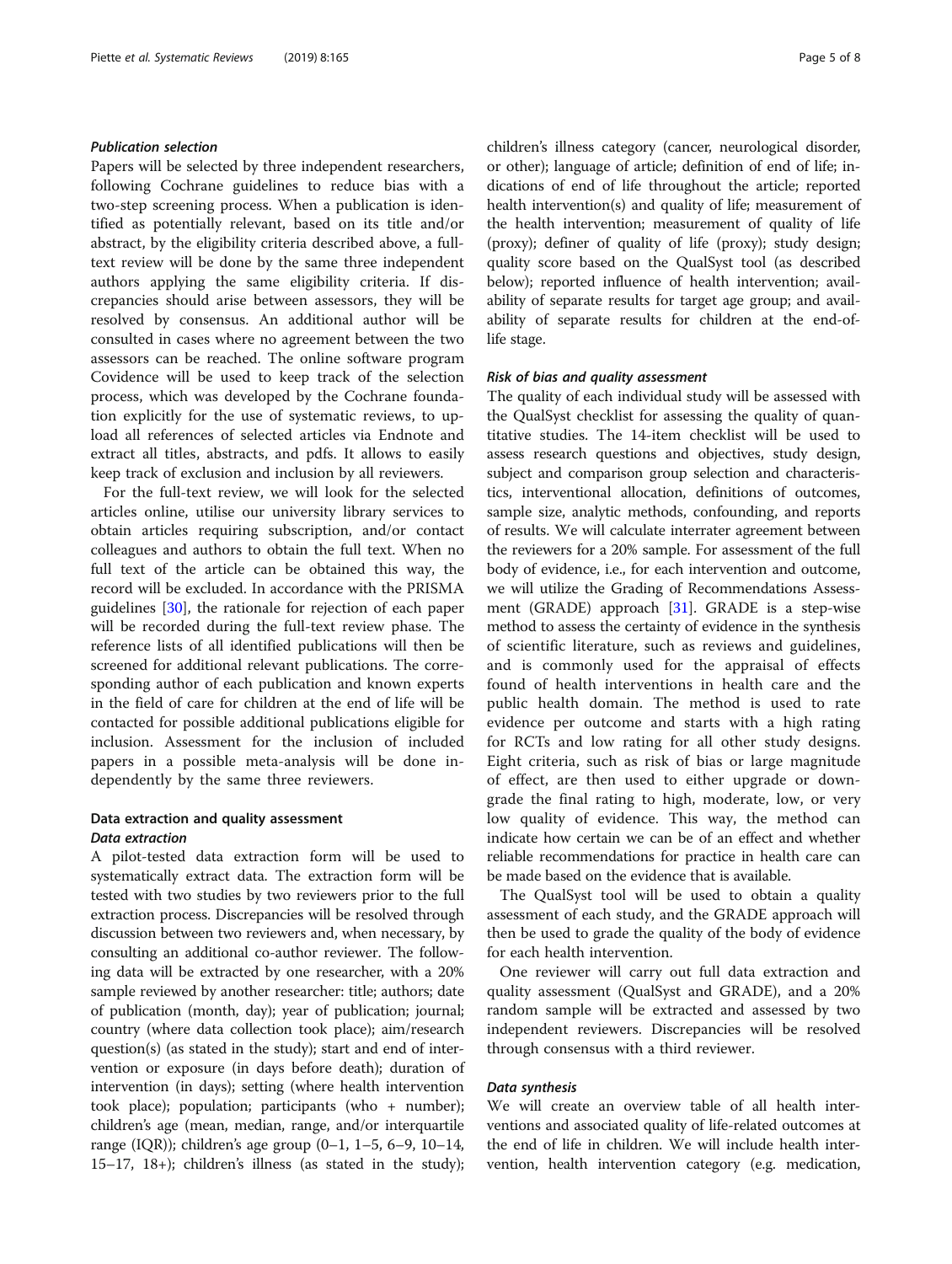treatment), quality-of-life outcome, quality-of-life category (physical health, psychological health, independence level, social relations, environment, spirituality/religion/personal beliefs [[26](#page-7-0)]); the number of studies (by health intervention and quality-of-life outcome); definer(s), age group; disease group; timing before death in days; reported influence (descriptive); whether or not the influence on the quality of life of other persons involved was measured as well; GRADE score; and additional comments.

#### Statistical analysis

A meta-analysis will be performed if sufficient homogeneous studies of similar outcome, design and measure are found. As we expect to find a variety of health interventions as well as a variety of quality of life-related outcomes, two independent reviewers will first discuss clinical and methodological heterogeneity for all similar health interventions. The two reviewers will discuss outcomes and their methodology for all similar health interventions with two or more outcomes. Clinical and methodological heterogeneity will be assumed when a different quality-of-life outcome is assessed for the same intervention in terms of symptomology (e.g., pain versus anxiety) or when a different measurement is used for the outcome (e.g., pain scale versus nurse evaluation of pain). If clinical and methodological homogeneity is present, we will assess statistical heterogeneity. Statistical heterogeneity will be assessed with the chi-squared  $(y2)$ test and inconsistency index  $(I^2)$ . In agreement with the Cochrane Collaboration threshold recommendations for the assessment of heterogeneity, we will not perform meta-analysis when  $p$  value is below 0.1 or the  $I^2$  statistic is higher than 75% [\[32](#page-7-0)]. If no statistical heterogeneity seems to be present, we will perform a random effects model with a 95% confidence interval. If more than ten studies measure similar outcomes and interventions, sensitivity analyses will be conducted to examine the robustness of results resulting from meta-analysis. To do so, we will conduct separate meta-analyses without the studies with high risk of bias (selection based on GRADE) and will compare these analyses with the meta-analysis with all studies included regardless of risk of bias. In case more than ten studies assessing the same quality-of-life outcome for a similar health intervention are available, publication bias will be evaluated using a funnel plot, assessing plot symmetry of the available effects. If sufficient age and disease characteristics are given within the studies used for meta-analysis, numerical subgroup analyses will be done for these factors. Data for subgroup analyses will be obtained from demographic data included in the study.

We will use the Cochrane meta-analysis software Review Manager 5 (Revman 5) for all meta-analysis calculations. Outcomes are expected to be continuous as well as dichotomous. We will report continuous outcomes as means, the difference in means, and their 95% confidence intervals. When mean is not given, other summary statistics available such as median will be reported. We will report dichotomous outcomes as odds ratios or percentages, and their 95% confidence intervals.

In case no meta-analysis is possible, a narrative synthesis will be done, in which we will include a discussion of relevant factrs such as age, disease group, and definers of quality of life.

#### **Discussion**

To our knowledge, no systematic review of studies has yet been conducted that looks into the influence of health interventions on quality of life at the end of life in seriously ill children. This systematic review will add to the construction of a reliable and valid evidence base to be utilized in children's end-of-life research and in health care policy to improve quality of life and care. As part of a larger project on quality indicators, the review is a primary step in the construction of a set of quality indicators for care for children at the end of life for multiple disease groups, pending face-validation, and expert consensus. Quality indicators are regarded as a valid tool to monitor care standards with the use of populationlevel data [[33](#page-7-0)]. We will apply the quality indicators to population-level data for deceased seriously ill children in Flanders and compare results on quality indicators for the different populations, settings, and regions. Additionally, we will benchmark care between different health regions for all indicators to set performance standards and norms that can eventually lead to actual improvement of care. This review protocol is published to allow other researchers to compare previously established methods to the final review, promoting quality adherence, and to facilitate future updates of the review to keep quality indicators up-to-date by identifying any new potential quality indicators arising in future quantitative empirical studies.

Expected limitations of the review are differences in patient and disease characteristics, and the exclusion of qualitative studies and process- and structure-related outcomes. Care for children at the end of life is a heterogeneous field in terms of disease etiology, progression, and age—for instance, the developmental gap between young children and adolescents is likely to lead to differences in the influence of health interventions. Due to limited patient availability, study samples are often likely to contain children with various etiologies and in various disease stages. We will ensure subgroup analyses in our narrative and numerical analyses whenever possible. Our exclusion criteria omit qualitative studies and processand structure-related quality-of-life outcomes, and this omission may bias the evaluation of the evidence base.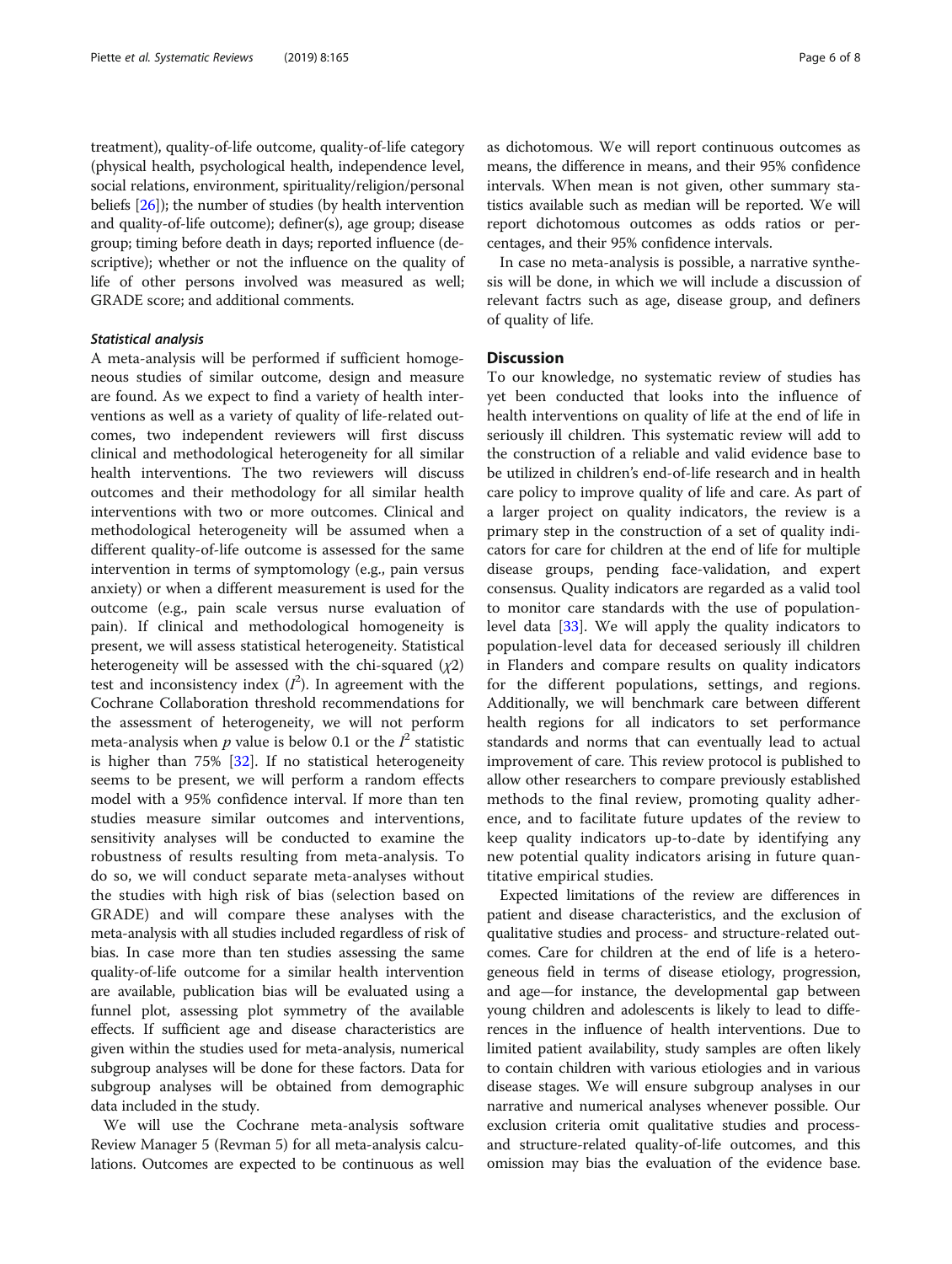<span id="page-6-0"></span>However, we believe the analysis of the qualitative studies requires a distinctly different approach than the analysis of the quantitative studies, and systematic reviews are regularly limited to the synthesis of quantitative papers. As quantitative outcomes will already provide sufficient material for synthesis, qualitative studies are therefore better discussed and synthesized in a separate study. We acknowledge, however, that the addition of qualitative designs can only broaden our understanding of the current evidence base of the influence of health interventions on quality of life in seriously ill children, and therefore, we plan on conducting an additional scoping review that summarizes outcomes found in qualitative studies. We urge that process and structure outcomes be looked into systematically as well, as these outcomes could also significantly implicate end-of-life care in children at the end of life.

#### Additional files

[Additional file 1:](https://doi.org/10.1186/s13643-019-1059-8) Reference and validation set for construction of the MEDLINE search strategy.

[Additional file 2:](https://doi.org/10.1186/s13643-019-1059-8) Search strategy for MEDLINE (PubMed interface).

#### **Abbreviations**

ACP: Advanced Care Planning; CI: Confidence interval; CINAHL: Cumulative Index to Nursing and Allied Health Literature; GRADE: Grading of Recommendations Assessment, Development, and Evaluation; MeSH: Medical Subject Headings; PICU: Pediatric Intensive Care Unit; PRESS: Peer Review of Electronic Search Strategies; PRISMA: Preferred Reporting Items for Systematic Review and Meta-Analysis Protocols; PROSPERO: International Prospective Register of Systematic Reviews; QOL: Quality of life

#### Acknowledgements

Not applicable

#### Authors' contributions

KB, JC, LD, and VP conceived the original research idea. KB, JC, LD, NP, and VP oversaw the conceptual and methodological development of the protocol. KB, JC, LD, NP, JV, and VP contributed to the revisions of subsequent drafts of the protocol. KB, JC, LD, JV, NP, and VP developed the search strategy. All authors read and approved the final manuscript. VP functioned as the guarantor of the review.

#### Funding

Kim Beernaert is a postdoctoral research fellow at the Research Foundation-Flanders (FWO; grant no. 12 V8718). The study sponsors had no role in study design, the collection, analysis and interpretation of data, the writing of the report, and the decision to submit the manuscript for publication.

#### Availability of data and materials

Not applicable

Ethics approval and consent to participate Not applicable

#### Consent for publication

Not applicable

#### Competing interests

The authors declare that they have no competing interests.

#### Author details

<sup>1</sup> End-of-Life Care Research Group, Vrije Universiteit Brussel & Ghent University, Brussels/Ghent, Belgium. <sup>2</sup>Department of Family Medicine and Chronic Care, Vrije Universiteit Brussel, Laarbeeklaan 103, 1090 Brussels, Belgium. <sup>3</sup>Department of Public Health and Primary Care, Ghent University, C Heymanslaan 10, 9000 Ghent, Belgium. <sup>4</sup>Department of Paediatrics, University Hospital Brussels, Vrije Universiteit Brussel, Laarbeeklaan 101, 1090 Brussels, Belgium. <sup>5</sup>Knowledge Centre for Health Ghent, Ghent University, C. Heymanslaan 10, 9000 Ghent, Belgium.

#### Received: 11 December 2018 Accepted: 31 May 2019 Published online: 11 July 2019

#### References

- 1. Håkanson C, Öhlén J, Kreicbergs U, Cardenas-Turanzas M, Wilson DM, Loucka M, et al. Place of death of children with complex chronic conditions: cross-national study of 11 countries. Eur J Pediatr. 2017;176(3):327–35.
- 2. Fraser LK, Miller M, Hain R, Norman P, Aldridge J, McKinney PA, et al. Rising national prevalence of life-limiting conditions in children in England. Pediatrics. 2012;129(4):e923–9.
- 3. Wolfe J, Grier HE, Klar N, Levin SB, Ellenbogen JM, Salem-Schatz S, et al. Symptoms and suffering at the end of life in children with cancer. N Engl J Med. 2000;342(5):326–33.
- 4. Drake R, Frost J, Collins JJ. The symptoms of dying children. J Pain Symptom Manage. 2003;26(1):594–603.
- 5. Wolfe J, Hammel JF, Edwards KE, Duncan J, Comeau M, Breyer J, et al. Easing of suffering in children with cancer at the end of life: is care changing? J Clin Oncol. 2008;26(10):1717–23.
- 6. Jalmsell L. Symptoms affecting children with malignancies during the last month of life: a nationwide follow-up. Pediatrics. 2006;117(4):1314–20.
- 7. Committee on Bioethics and Committee on Hospital Care. Palliative Care for Children. Pediatrics. 2000;106(351):351–7.
- 8. Elger BS, Wangmo T, Cheng BT, Rost M, Clercq E, De AL. Palliative care initiation in pediatric oncology patients : a systematic review. Cancer Med. 2018;8(1):1–10.
- 9. Friedrichsdorf SJ, Postier A, Dreyfus J, Osenga K, Sencer S, Wolfe J. Improved quality of life at end of life related to home-based palliative care in children with cancer. J Palliat Med. 2015;18(2):143–50.
- 10. Chong PH, De Castro Molina JA, Teo K, Tan WS. Paediatric palliative care improves patient outcomes and reduces healthcare costs: evaluation of a home-based program. BMC Palliat Care. 2018;17(1):1–8.
- 11. Johnston EE, Alvarez E, Saynina O, Sanders L, Bhatia S, Chamberlain LJ. Disparities in the intensity of end-of-life care for children with cancer. Pediatrics. 2017;140(4):e20170671.
- 12. Tang ST, Hung YN, Liu TW, Lin DT, Chen YC, Wu SC, et al. Pediatric end-oflife care for Taiwanese children who died as a result of cancer from 2001 through 2006. J Clin Oncol. 2011;29(7):890–4.
- 13. Kassam A, Sutradhar R, Widger K, Rapoport A, Pole JD, Nelson K, et al. Predictors of and trends in high-intensity end-of-life care among children with cancer: a population-based study using health services data. J Clin Oncol. 2017;35(2):236–42.
- 14. Park JD, Kang HJ, Kim YA, Jo M, Lee ES, Shin HY, et al. Trends in the aggressiveness of end-of-life care for Korean pediatric cancer patients who died in 2007-2010. PLoS One. 2014;9(6):1–5.
- 15. Kassam A, Skiadaresis J, Habib S, Alexander S, Wolfe J. Moving toward quality palliative cancer care: parent and clinician perspectives on gaps between what matters and what is accessible. J Clin Oncol. 2013;31(7):910–5.
- 16. Davies B, Sehring SA, Partridge JC, Cooper BA, Hughes A, Philp JC, et al. Barriers to palliative care for children: perceptions of pediatric health care providers. Pediatrics. 2008;121(2):282–8.
- 17. Kolarik RC, Walker G, Arnold RM. Pediatric resident education in palliative care: a needs assessment. Pediatrics. 2006;117(6):1949–54.
- 18. Goldman A, Hain R, Liben S. Oxford textbook of palliative care for children; 2005.
- 19. Knapp C, Woodworth L, Wright M, Downing J, Drake R, Fowler-Kerry S, et al. Pediatric palliative care provision around the world: a systematic review. Pediatr Blood Cancer. 2009;57(3):361–8.
- 20. Delgado E, Barfield RC, Baker JN, Hinds PS, Yang J, Nambayan A, et al. Availability of palliative care services for children with cancer in economically diverse regions of the world. Eur J Cancer. 2010;46(12): 2260–6.